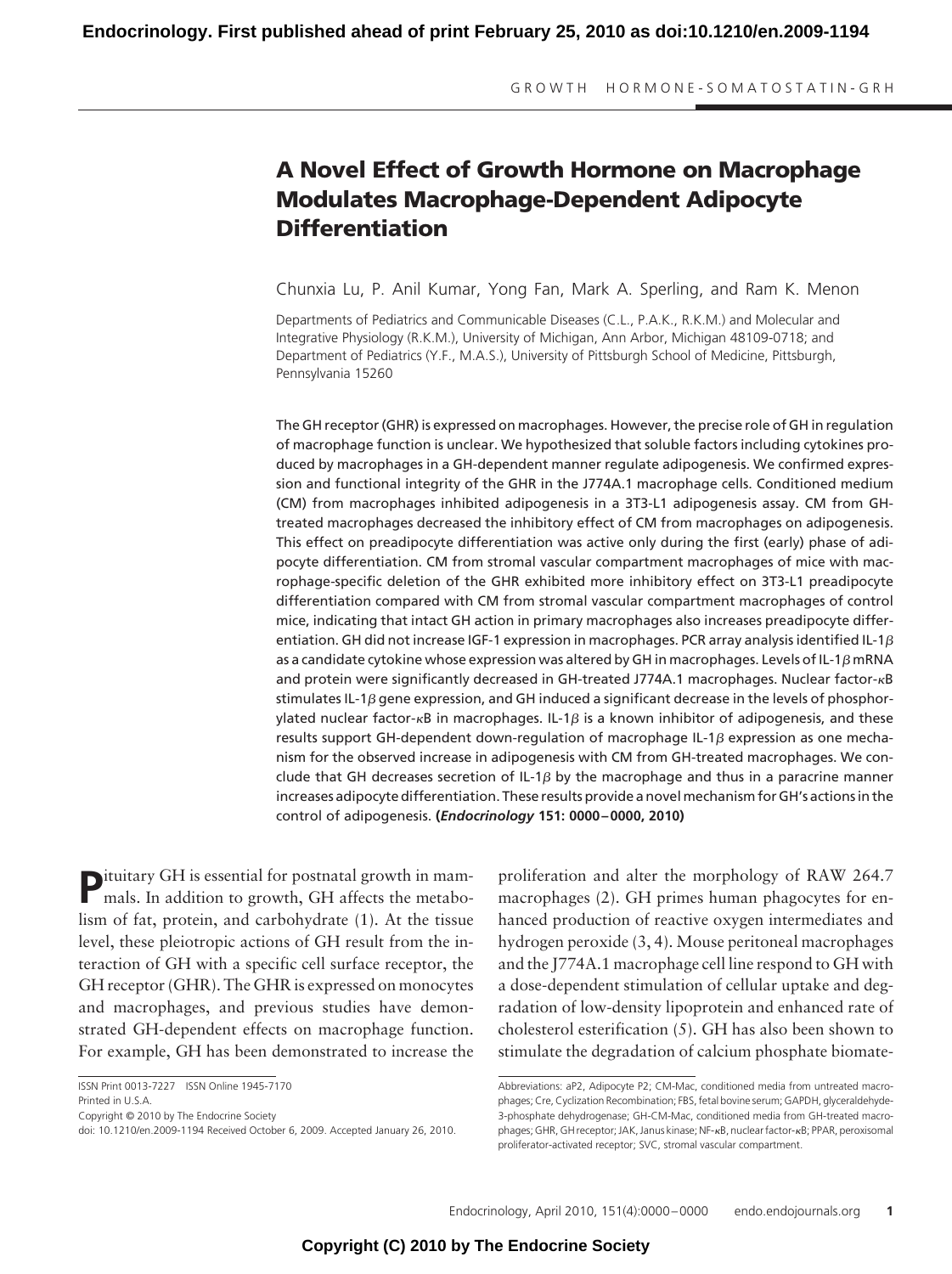rials by human monocyte-macrophages (6). Mononuclear leukocytes and monocytes also synthesize GH, suggesting that in addition to endocrine action of circulating GH, GH synthesized by leukocytes and monocytes can also act in an autocrine/paracrine manner on these cells (7, 8).

Obesity is characterized by infiltration, accumulation, and activation of macrophages in adipose tissue  $(9-11)$ . Abnormal production of inflammatory cytokines by macrophages and other cells in adipose tissue is implicated in the pathogenesis of metabolic abnormalities associated with obesity (12). Adipogenesis is impaired in obese individuals, and previous studies have demonstrated that conditioned medium from macrophages inhibits differentiation of preadipocytes, thus compromising the ability of the adipose tissue to function as a fatty acid reservoir (13–16). This diminished capacity of the adipose tissue to store fatty acids necessitates redistribution of fatty acids to tissues such as liver and muscle and results in insulin resistance and related sequelae of obesity (17–19).

GH promotes accretion of lean tissue, reduction in fat mass, and induction of lipolysis (1, 20). In both animal models and humans, deficiency of GH or disruption of the GH-GHR axis is characterized by decreased lean body mass and increased adiposity (21). It is also well established that obese individuals have lower levels of circulating GH, which amplifies the deleterious metabolic effects of obesity (22). Conversely, states of GH excess such as acromegaly are associated with decreased fat mass (1). Traditionally these actions of GH are believed to be mediated through activation of GHRs on the adipocyte, which results in increased lipolytic activity via catecholamine-induced lipolysis secondary to up-regulation of -adrenergic receptors and decreased accumulation of triglyceride in the adipocyte via inhibition of lipoprotein lipase activity (21, 23).

Whereas it is known that GHRs are expressed on macrophages, the role of GH action on the macrophage in the pathogenesis of obesity is unknown.We hypothesized that in addition to direct effects on adipocytes, activation of GHRs on macrophage results in alteration of the cytokine profile of macrophages by which paracrine modulation of differentiation and functioning of adipocytes occurs. We report here that GH decreases secretion of IL-1 $\beta$  by the macrophage and thereby increases differentiation of preadipocyte to adipocyte.

# **Materials and Methods**

#### **Materials**

DMEM, penicillin/streptomycin/amphotericin B mixture, and Trizol reagent were purchased from Invitrogen (Carlsbad, CA). Fetal bovine serum (FBS), heat-inactivated FBS, and calf serum was purchased from Atlanta Biologicals (Lawrenceville, GA). Dexamethasone, 1-methyl-3-isobutylxanthine, and insulin were obtained from Sigma-Aldrich (St. Louis, MO). Antibodies for phospho-Janus kinase 2 (JAK2) (used in 1:500 dilution), JAK2 (used in 1:1000 dilution), ERK (used in 1:1000 dilution), MAPK (used in 1:1000 dilution), and phospho-p65 (S536) nuclear factor--B (NF--B; used in 1:1000 dilution) were purchased from Cell Signaling Technology (Danvers, MA), and anti-IL-1 $\beta$ (used in 1:1000 dilution) antibody was procured from Santa Cruz Biotechnology (Santa Cruz, CA). Anti-GHR antibody, AL-47 (24, 25), was used in 1:1000 dilution for Western blot analyses. Ovine GH was obtained from National Hormone and Pituitary Program (Torrance, CA).

# **Culture of murine 3T3-L1 preadipocytes and J774A.1 macrophages**

3T3-L1 (American Type Culture Collection, Manassas, VA) murine preadipocytes (14 –18 passages) were cultured at 37 C under  $10\%$  CO<sub>2</sub> in DMEM with high glucose (Life Technologies, Inc., Carlsbad, CA) supplemented with 10% calf serum and antibiotics (100 mg/ml penicillin and 0.1 mg/ml streptomycin). J774A.1 murine macrophages (American Type Culture Collection) cells were cultured at 37 C under  $5\%$  CO<sub>2</sub> in DMEM supplemented with 10% heat-inactivated FBS and antibiotics.

## **Preparation of conditioned media**

J774A.1 macrophages were starved overnight in serum-free DMEM supplemented with 1% BSA and treated with or without GH (500 ng/ml) for 8 h. Subsequently these macrophages were thoroughly washed with DMEM media to remove traces of GH and then cultured in fresh serum-free DMEM medium, which was collected 24 h later (conditioned medium). The conditioned media from GH-treated (GH-CM-Mac) and untreated (CM-Mac) macrophages were centrifuged at  $1000 \times g$  for 5 min to remove cell debris and the supernatants stored at  $-20$  C. Conditioned media from stromal vascular compartment (SVC) fraction of adipose tissue was prepared 2 d after cell isolation when fresh culture media were added to the cells and conditioned media harvested 24 h later.

## **Differentiation of 3T3-L1 preadipocytes**

Cells were cultured on six- or 12-well plates and allowed to proceed to confluence. Differentiation was initiated 2 d after the cells reached confluency by treating the cells with induction cocktail containing  $1 \mu$ M dexamethasone, 0.5 mM 3-isobutyl-1methylxanthine, and  $1 \mu g/ml$  insulin in DMEM with  $10\%$  FBS in the presence of conditioned medium or normal culture medium. The differentiation cocktail was removed after 2 d, and the cells were cultured in DMEM with 10% FBS and 1  $\mu$ g/ml insulin. The medium was changed every 2 d and on d 8, the cells were fixed with 10% formalin and stained with 0.3% Oil Red O. In certain instances the fat content was quantified by eluting Oil Red O with isopropanol and measuring the OD at 492 nm.

## **Western blot analysis**

Macrophage cells (J774A.1) were treated with or without GH and harvested at indicated time points. Cells were washed twice with cold PBS, lysed in radioimmunoprecipitation assay buffer (50 mM Tris-HCl, pH 7.5; 150 mM NaCl; 2 mM EGTA; 0.1%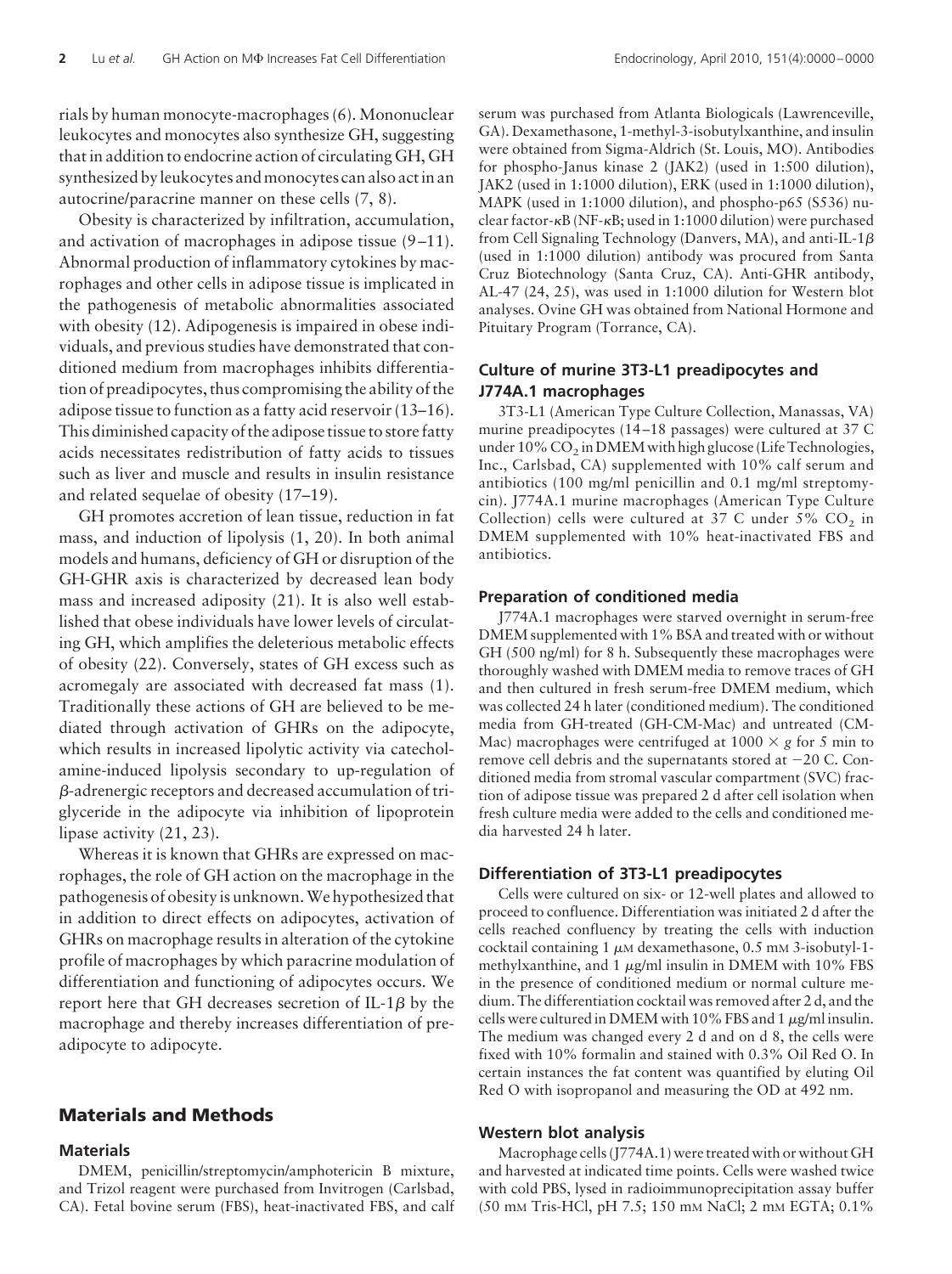Triton X-100; and 0.1 mm  $NaOV<sub>4</sub>$ ). Equal amounts of solubilized protein were resolved on SDS-PAGE and transferred onto nitrocellulose membrane. Nonspecific binding sites were blocked with 5% skim milk powder and incubated with indicated primary antibodies. Blots were developed with chemiluminescence (ECL Plus; GE Healthcare, Piscataway, NJ) after incubation with appropriate horseradish peroxidase-conjugated secondary antibodies.

#### **PCR array**

Macrophage cells (J774A.1) were treated with or without GH and harvested after 24 h of treatment. Total RNA was isolated using Trizol reagent and then repurified using a column (RNeasy minikit; QIAGEN, Valencia, CA) according to the manufacture's protocol. In-column deoxyribonuclease digestion was performed for each samples to remove genomic DNA. Equal amount of RNA from each sample was subjected to first-strand cDNA synthesis using ReactionReady kit (Super Array Bioscience Corp., Frederick, MD). PCR array analysis was performed using  $RT^2$  profiler PCR array (mouse chemokines and receptors, no. PAMM-022) on the 7000 Prism using  $RT^2$  realtime SYBR Green PCR master mix (Applied Biosystems, Foster City, CA). The total volume of the PCR was  $25 \mu$ l. The thermocycler parameters were 95 C for 10 min, followed by 40 cycles of 95 C for 15 sec and 60 C for 1 min.

#### **Real-time quantitative PCR assay**

Total RNA was isolated and purified as described above and quantitative PCR was performed using either QuantiTect SYBR Green RT-PCR kit (QIAGEN; no. 204243) or TaqMan kit (Applied Biosystems) as indicated. The RT-PCRs were repeated in triplicate for each sample using Applied Biosystems 7000 Prism detection system. Primers for the SYBR Green RT-PCR assay, designed using Primer Express 2.0 software, were as follows: PPAR<sub>Y</sub> forward, 5'-TCACAACAGCTGACCCAATGG-3', reverse, 5-GCAGGTGCTAC TTTGATCGCACTT-3; *aP2* forward, 5-GGAAAGTCGACCACAATAAAGAGAA-3, reverse, 5-TGTGGAAGTCACGCCTTTCAT-3; *adiponectin* forward, 5'-GGCCGTGATGGCAGAGAT-3', reverse, 5'-GTCTCACCCTTAGGACCAAGAA-3'; and *IL-1* $\beta$  forward, 5-GGACCCATATGAGCTGAAAGC-3, reverse, 5-TCGTT-GCTTGGTTCTCCTTGT-3'. The TaqMan methodology was used to measure the L2 transcript of the GHR gene as previously described (26). mRNA expression of each gene was normalized using the expression of glyceraldehyde-3-phosphate dehydrogenase (GAPDH) as a housekeeping gene, and data were compared between GH-treated and untreated macrophages according to the  $2^{-\Delta\Delta Ct}$  method (27).

# **Targeted deletion of GHR in macrophage/monocyte**

The generation of the homozygous GHR exon 4 floxed mice  $(Ghr<sup>f1/f1</sup>)$  has been previously described (28). EIIaCre mice were obtained from the Transgenic Core facility of University of Michigan. B6.129P2-*Lyz2tm1(cre)Ifo*/J, which expresses Cre (Cyclization Recombination) recombinase from the endogenous *Lyzs* locus, was purchased from Jackson Laboratory (Bar Harbor, ME). In addition to the macrophage, the Cre recombinase from the endogenous *Lyzs* locus is expressed in cells from myeloid cell lineage, including monocytes, and granulocytes (29). GHR null  $(Ghr^{\Delta/\Delta})$  mice were produced by cross-breeding

Ghr<sup>fl/fl</sup> with EIIaCre. Ghr<sup>fl/fl</sup> was crossed with the B6.129P2- $Lyz2^{tm1(cre)Ifo}/J$  mice to obtain Ghr<sup>fl/fl;LysM-cre(+/-)</sup> mice, which were then crossed with GHR null ( $Ghr^{\Delta/\Delta}$ ) mice to generate Ghr<sup> $\Delta$ /fl;LysM-cre(+/-)</sup> (designated as GHRMacD) and  $Ghr^{\Delta/fl;LysM-\text{cre}(-/-)}$  (designated as control) mice; genotyping was carried out by PCR analysis (28). Animals were housed in a specific pathogen-free animal facility at the University of Michigan, and all experiments were approved by the University of Michigan Institutional Animal Care and Use Committee.

#### **Isolation of primary macrophages**

The SVC is a mixture of macrophage, dendritic, natural killer and endothelial cells (30). Primary macrophages from SVCs of adipose tissue were isolated from GHRMacD and control mice at approximately 12 wk of age using standard techniques and protocols (31). Briefly, abdominal fat pads were collected and minced. The tissues were incubated with 0.01 mg/ml Liberase Blendzyme 3 collagenase (Roche Diagnostics, Indianapolis, IN) for 30-40 min and filtered through a 100- $\mu$ m nylon cell strainer. The strained cell mixtures were centrifuged at  $1000 \times g$  for 10 min, and the pellets that contain SVCs were collected and treated with ACK lysis buffer (Lonza, Walkersville, MD) to remove erythrocytes. The SVCs were cultured in DMEM containing 10% heat-inactivated serum.

#### **Statistical analysis**

Data are presented as mean  $\pm$  se unless otherwise indicated. Mann-Whitney *U* and Kruskal-Wallis nonparametric tests were performed to analyze statistical significance of the difference between the distributions of two or multiple independent samples, respectively, using SPSS software, version 11.5 for Windows (SPSS, Inc., Chicago, IL).  $P \le 0.05$  was considered significant.

## **Results**

# **GH-dependent activation of signaling pathways in J774A.1 macrophage cells**

Expression of GHR in J774A.1 was confirmed by Taq-Man RT-PCR (Fig. 1A) and Western blot analysis (Fig. 1B). To verify the functional integrity of GHR expressed in macrophages, J774A.1 cells were exposed to ovine GH and cells harvested at different time points (Fig. 1C). The levels of specific proteins in the GH signaling pathway were quantified by Western blot analysis. These results revealed that stimulation of these cells with GH resulted in time-dependent increase in the levels of phospho-JAK2 and phospho-ERK, suggesting that canonical GHR signaling pathways are intact in these cells.

## **Factors released from GH-treated macrophages improve 3T3-L1 adipogenesis**

Previous studies demonstrated that conditioned medium from macrophage (cell line or primary cells) inhibits adipogenesis in 3T3-L1 cells and human abdominal preadipocytes (13–16). The inference from these studies is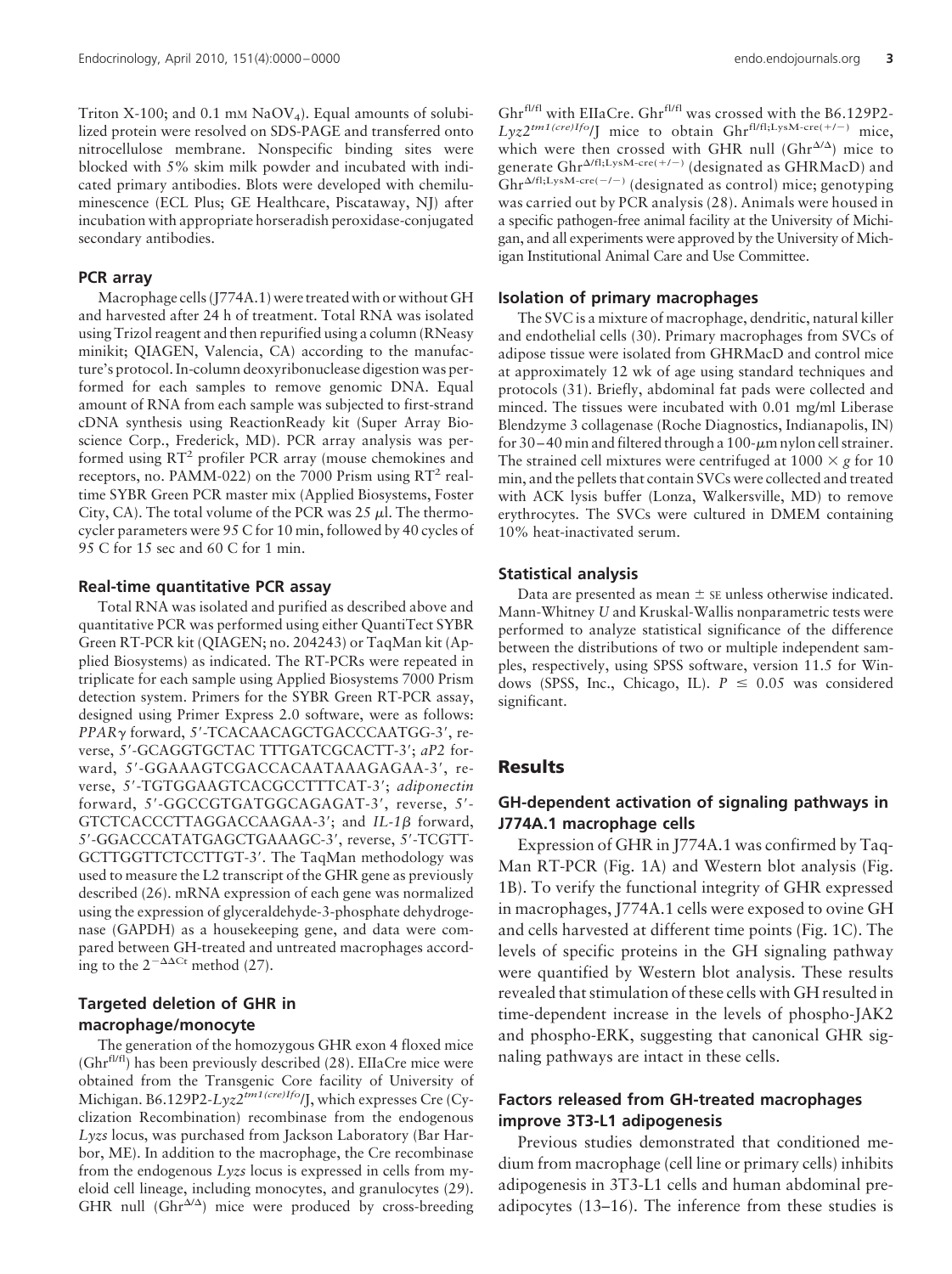

**FIG. 1.** J77A4.1 cells express functional GHRs. A, Expression of GHR in J774A.1 macrophages. RNA was extracted from liver or J774A.1 cells and steady-state abundance of the major (L2) transcript of the GHR gene measured by TaqMan RT-PCR. Expression of the housekeeping gene GAPDH was used as an internal control to normalize results. The relative amounts of the transcript in J774A.1 cells are depicted relative to the expression in liver. The results (n = 3) are depicted as mean  $\pm$ SEM. B, Equal amounts of protein from F442A cells, GHR<sup>-/-</sup> liver or J774A.1 cells were size-fractionated by 4 –15% SDS-PAGE and immunoblotted with anti-GHR AL47 antibody. Specific signals were visualized using the enhanced chemiluminescence (ECL) system. The position of the specific GHR ( $\sim$ 115 kDa) and nonspecific (NS;  $\sim$ 82 kDa) bands are indicated. *Bottom panel*, Overexposure of the immunoblot to demonstrate absence (GHR<sup>-/-</sup> liver) or presence (J774A.1 cells) of GHR expression. C, GH stimulates canonical GHR signaling pathways in macrophages. J774A.1 macrophages were starved overnight and then exposed to ovine GH (500 ng/ml) for the indicated time periods. Whole-cell protein extracts were prepared and equal amounts of protein size fractionated by SDS-PAGE. Immunoblotting was performed with anti-phospho-JAK2, -JAK2, phospho-ERK antibody, or -total ERK antibody. Specific signals were visualized using the ECL system. The identity of the protein is indicated.

that secreted factors released by macrophages are responsible for the impairment of adipogenesis. To determine whether GH influences secretion of these factors by macrophage, 3T3-L1 preadipocytes were induced to differentiate in the presence of graded concentration  $(0-100\%)$  of conditioned medium from either unstimulated macrophages (CM-Mac; Fig. 2A, *top row*) or GHtreated macrophages (GH-CM-Mac; Fig. 2A, *bottom row*) and adipocyte differentiation measured by Oil Red O staining (Fig. 2A) and quantification of fat content by eluting Oil Red O with isopropanol and measuring OD at 492 nm (Fig. 2B).

In accordance with published reports (14), conditioned medium from macrophage inhibited adipogenesis. However, 3T3-L1 preadipocytes exposed to conditioned medium from GH-treated macrophage exhibited improved

adipogenesis. Peroxisome proliferator-activated receptor  $(PPAR)$ - $\gamma$  is a key adipogenic transcription factor whose expression is increased during differentiation of preadipocytes to adipocytes. Consistent with the results obtained from the adipogenesis assay, exposure of the preadipocytes to conditioned medium from GH-treated macrophage resulted in higher expression levels of PPAR $\gamma$ mRNA, compared with cells exposed to non-GH-treated conditioned medium (Fig. 2C). Additionally the expression profile of two other markers of adipocyte differentiation, adipocyte P2 (aP2) and adiponectin, also exhibited similar changes. Differentiation of 3T3-L1 preadipocytes into adipocytes occurs in two phases, induction and after induction (32). To determine whether the observed effect of conditioned media from GH-treated macrophages was dependent on the phase of adipogenesis, 3T3-L1 preadipocytes were exposed to the conditioned medium during either the induction (first day of initiation of differentiation; Fig. 3A) or postinduction (third day after initiation of differentiation; Fig. 3B) phase. These results revealed that the observed GH-dependent effect on adipogenesis required preadipocytes to be exposed to the conditioned medium during the induction phase of differentiation.

The above-described studies demonstrating the effect of GH on factors secreted by the macrophage into the conditioned medium were conducted with macrophage cell line J774A.1. We sought to confirm our results with primary bone marrow and SVC macrophages. In preliminary experiments we noticed that the inhibitory effect of conditioned medium from macrophages on predipocyte was observed only with SVC macrophages and not with bone-marrow derived macrophages (Fig. 4B), and hence, further studies were performed only with SVC macrophages. Because bovine fetal and calf serum contain significant concentrations of GH and we were investigating GH-dependent effects, we were precluded from using cells grown in serum containing medium. Furthermore, we observed that the inhibitory effect of macrophage-conditioned medium was lost when SVC macrophages were cultured under serum-deprived conditions. The use of charcoal-stripped serum was also unsuccessful for similar reason. Because of these drawbacks and experimental constraints for using primary macrophages to assay for direct effects of GH on factors secreted by the macrophage, we created a mouse model (GHRMacD) with targeted deletion of the GHR in macrophages/monocytes. Quantitative RT-PCR analysis of GHRMacD mice confirmed that macrophage GHR mRNA expression was extinguished, with expression in liver remaining unchanged (Fig. 4A). Using primary macrophages from this model, we observed a more pronounced in-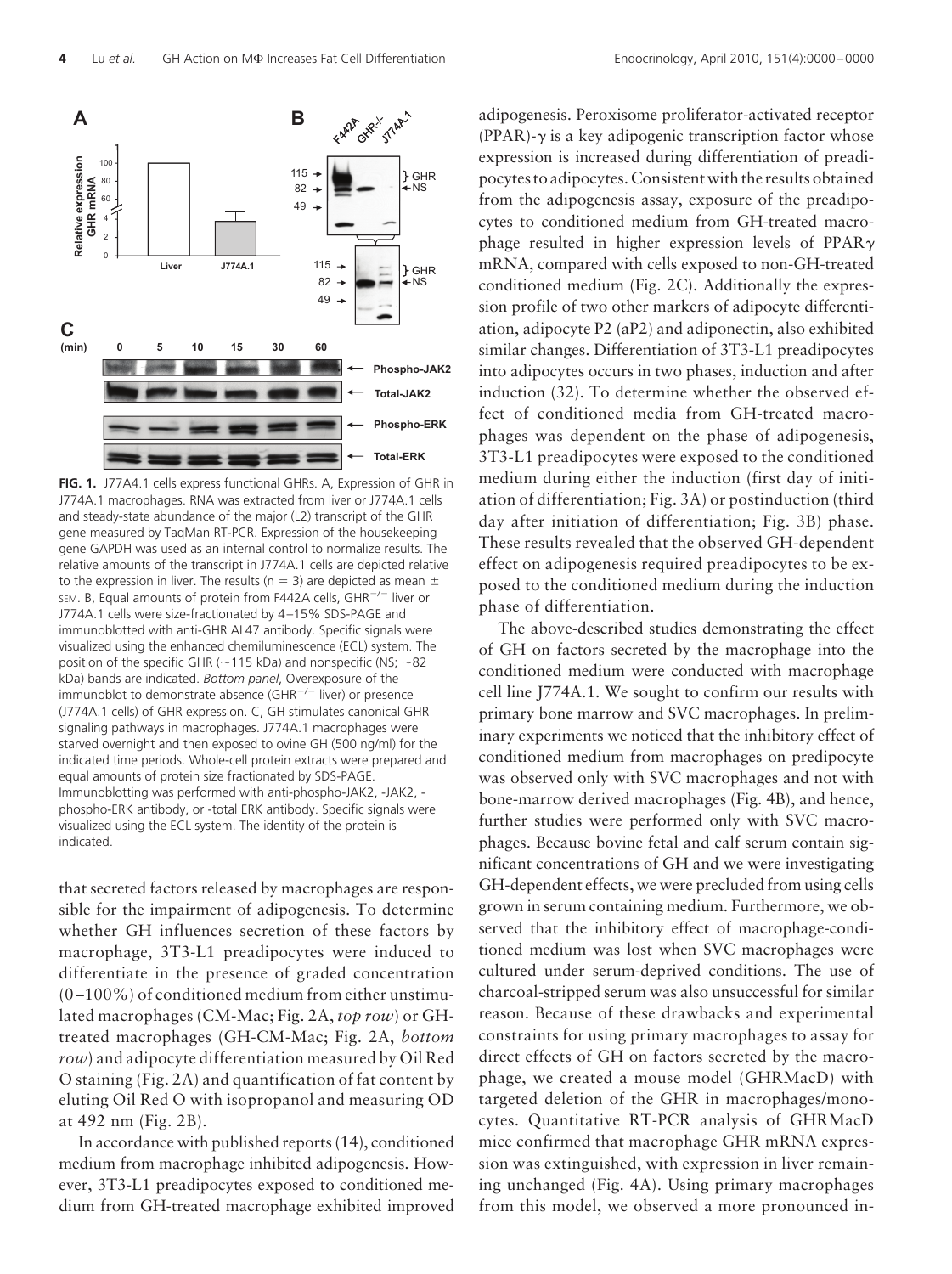

**FIG. 2.** Stimulation of macrophages with GH decreases the inhibitory activity of conditioned medium (CM) from macrophages on differentiation of 3T3-LI preadipocytes. A and B, 3T3-L1 preadipocytes were induced to differentiate in the presence of 0 –100% of CM-Mac or GH-CM-Mac. Eight days after differentiation, the cultures were stained with Oil Red O (A) and the fat content quantified by eluting Oil Red O with isopropanol and measuring the OD at 492 nm (B; mean ± sɛм, n = 4). \*,  $P$  < 0.05. C, PPAR $\gamma$ , aP2, and adiponectin mRNA expression. Total RNA was isolated from 3T3-L1 adipocytes (8 d after differentiation) grown in regular CM (control), CM-Mac, or GH-CM-Mac. PPAR<sub>Y</sub>, aP2, and adiponectin mRNA abundance was measured by Syber Green RT-PCR analysis. Expression of the housekeeping gene GAPDH was used as an internal control to normalize results. The results ( $n = 3-5$ ) are depicted as mean  $\pm$  sem. The steady-state abundance of the transcript is depicted relative to the abundance in cells grown in regular culture medium. NS, Not significant.

hibitory effect on the differentiation of 3T3-L1 preadipocytes with conditioned medium from SVC macrophages (CM-Mac-SVC) from GHRMacD mice compared with macrophage from control mice (Fig. 4B). Hence,

these studies with primary macrophages suggest that GH action in macrophage increases preadipocyte differentiation and are consistent with the results obtained using the J774A.1 macrophage cell line.



**FIG. 3.** The effect of conditioned medium (CM) from GH-treated macrophages on the differentiation of 3T3-L1 preadipocytes is restricted to the induction phase of adipogenesis. 3T3-L1 cells were incubated with CM (mixed 1:1 with culture medium) from either macrophages (CM) or GH-CM-Mac for the first 2 d (A) or last 6 d (B) after addition of the differentiation cocktail mixture. Differentiation of adipocytes was monitored by staining with Oil Red O staining 8 d after differentiation. C, Control.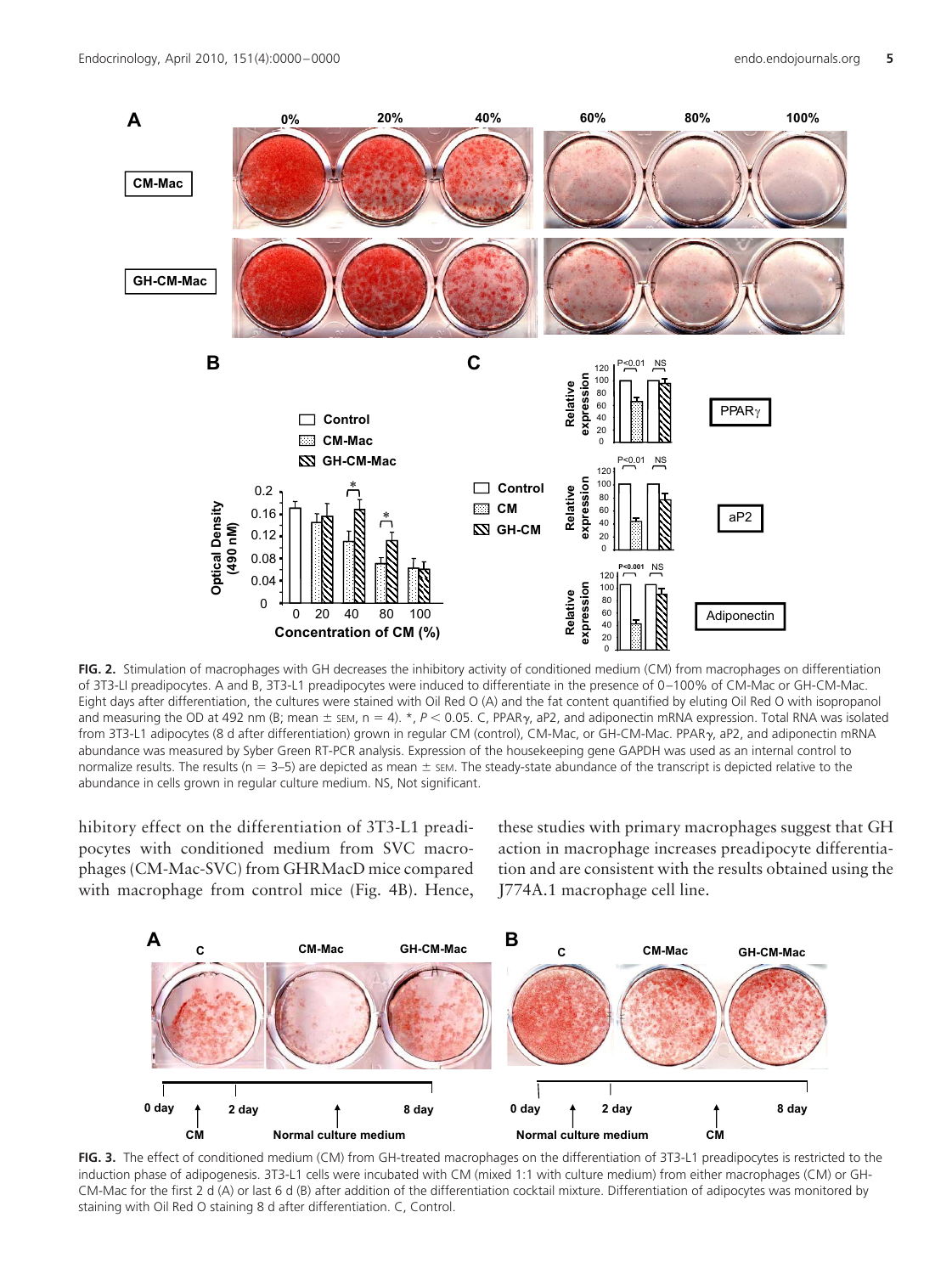

**FIG. 4.** The absence of GHR diminishes the salutary effect of conditioned medium from SVC macrophages on the differentiation of 3T3-L1 preadipocytes. A, Expression of GHR in GHRMacD [Ghr<sup>4/fl; LysM-cre (pos)</sup>] and control [Ghr<sup>4/fl; LysM-cre (neg)</sup>] mice. RNA was extracted from liver or splenocytes isolated from GHRMacD and control mice and steady-state abundance of GHR mRNA measured by TaqMan RT-PCR. Expression of the housekeeping gene GAPDH was used as an internal control to normalize results. The results ( $n = 3$ ) are depicted as mean  $\pm$  sEM. The relative amount of the transcript is depicted relative to the expression in the control mice. B, The effect of conditioned medium from SVC macrophages on the differentiation of 3T3-L1 preadipocytes. 3T3-L1 cells were incubated with normal culture medium or conditioned medium from either bone marrow-derived macrophages (CM-Mac-BM) or SVC macrophages (CM-Mac-SVC) isolated from either GHRMacD [Ghr<sup>A/fl; LysM-cre (pos)</sup>] or control [Ghr<sup>A/fl; LysM-cre (neg)</sup>] mice. Differentiation of adipocytes was monitored by Oil Red O staining 8 d after differentiation. The results are representative of results obtained with two separate isolations of SVC macrophages from the respective mouse models. NS, Not significant.

# **GH does not influence IGF-I expression in J774A.1 macrophages**

GH is the principal endocrine regulator of IGF-I expression and IGF-I enhances adipogenesis in 3T3-L1 cells. To investigate the possibility that the observed increase in adipogenesis by the GH-treated conditioned medium was due to increase in IGF-I levels in the conditioned medium, we used RT-PCR to measure the expression levels of IGF-I mRNA in both J774A.1 and primary macrophages stimulated with or without GH (Fig. 5). In both these cell types, GH did not significantly stimulate the expression of IGF-I, indicating that the observed improvement on adipogenesis is not mediated by IGF-I.



**FIG. 5.** GH's effects on macrophage are IGF-I independent. Total RNA was isolated from either J774A.1 or primary murine macrophages (from adipose tissue SVC) exposed to GH (500 ng/ml for 24 h). IGF-I mRNA abundance was measured by Syber Green RT-PCR analysis. Expression of the housekeeping gene GAPDH was used as an internal control to normalize results. The results ( $n = 3-5$ ) are depicted as mean  $\pm$  sEM. The amounts of the transcript are depicted relative to the expression in cells not exposed to GH. NS, Not significant.

sulted in decrease in Pro-IL-1 $\beta$  protein expression in these cells (Fig. 6C).

# $IL-1\beta$  inhibits adipogenesis at a concentration of **5 pg/ml**

ELISA indicated that the maximal concentration of secreted IL-1 $\beta$  in the conditioned medium from macrophages was less than 10 pg/ml (data not shown). To confirm that IL-1 $\beta$  exhibits antiadipogenic effects at these concentrations, 3T3-L1 cells were treated with IL-1 $\beta$  at various concentrations and adipogenesis monitored by Oil Red O staining. As shown in Fig.  $6D$ , IL-1 $\beta$  could significantly inhibit adipogenesis at concentration of 5 pg/ ml, thereby supporting GH-dependent down-regulation of macrophage IL-1 $\beta$  expression as a mechanism for the observed increase in adipogenesis with GH-treated conditioned medium.

#### **GH attenuates NF-**-**B phosphorylation**

The transcription factor  $NF-\kappa B$  regulates the expression of several genes including proinflammatory cytokines, proteins of innate immunity, and acute-phase reactants such as IL-1, IL-2, TNF- $\alpha$ , and IL-12 (34, 35). To investigate whether GH's effect of inhibiting IL-1 $\beta$  secretion by macrophage was mediated by  $NF-\kappa B$ , we measured the abundance of phosphorylated NF- $\kappa$ B in macrophages stimulated with GH. These results revealed that GH induced a significant decrease in the levels of phosphorylated NF--B in macrophages (Fig. 7). This effect was

# **Expression of IL-1** $\beta$  **is down-regulated in cells treated with GH**

Our results indicate that GH can alter the secretion of factor(s) from macrophages that increases adipocyte differentiation. We used PCR array technology to identify candidate genes that may be responsible for the observed effect of GH-treated conditioned medium on adipogenesis. These results revealed that exposure of J774A.1 macrophages to GH for 24 h resulted in alteration of expression of several factors with decreased expression of IL-1 $\beta$  being one of the changes so identified (Fig. 6A). Because previous studies suggested that IL-1 $\beta$  inhibits adipogenesis (33), we chose to pursue this lead. Syber Green RT-PCR analysis of IL-1 $\beta$  mRNA expression confirmed the PCR array results (Fig. 6B). Furthermore, Western blot analysis indicated that exposure of macrophages to GH re-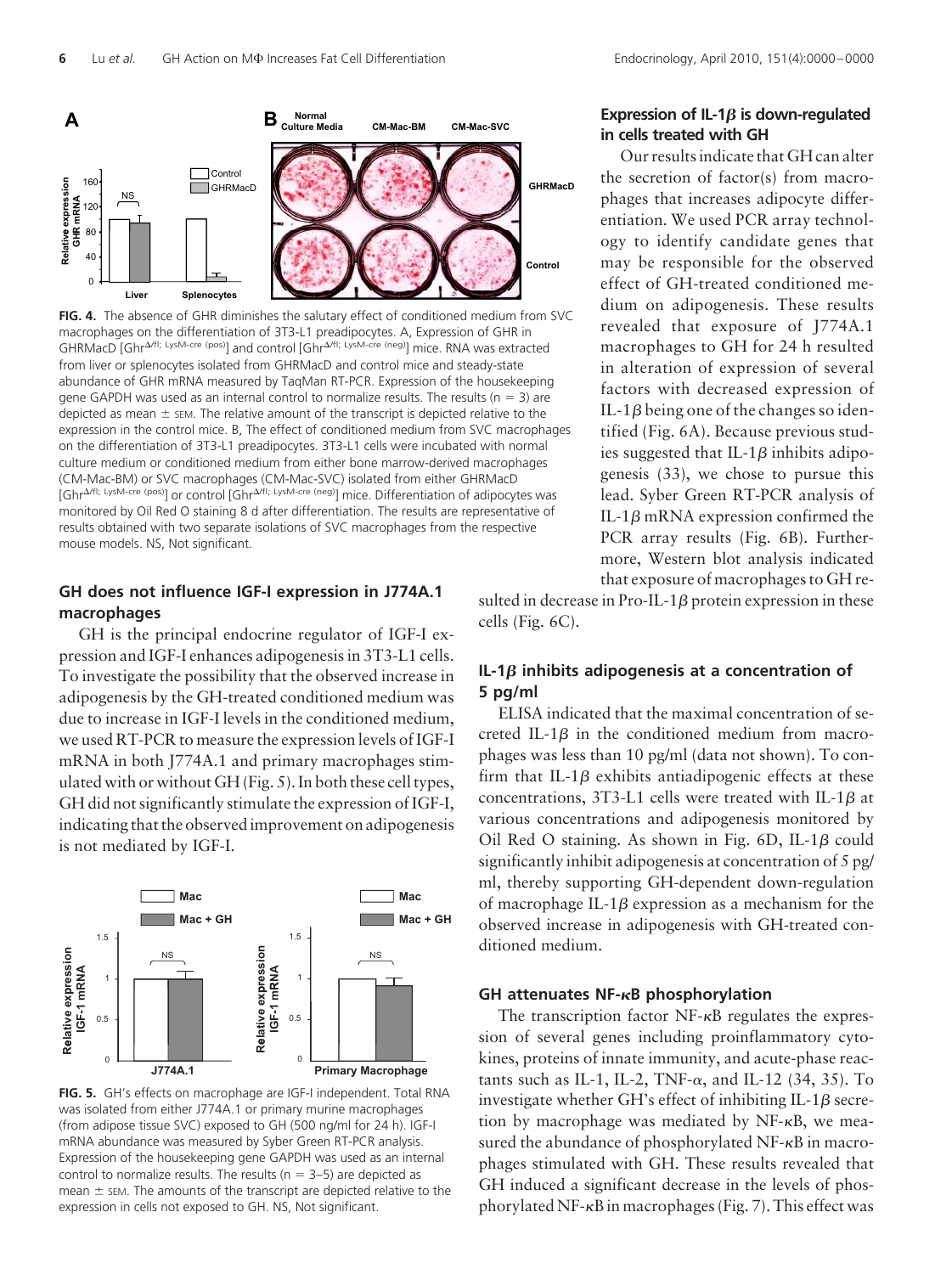

FIG. 6. GH-dependent decrease in IL-1 $\beta$  expression and secretion in macrophages. A, J774A.1 macrophages were stimulated with either vehicle or GH (500 ng/ml) for 24 h and total RNA extracted and subjected to analysis by SuperArray. A three-dimensional representation of the average changes (positive and negative) for two independent experiments is depicted. The *bar* representing IL-1 $\beta$  is indicated by an *arrow*. B, Total RNA was isolated from J774A.1 stimulated with either vehicle or GH (500 ng/ml) for 24 h, and IL-1 $\beta$  mRNA abundance was measured by Syber Green RT-PCR analysis. Expression of the housekeeping gene GAPDH was used as an internal control to normalize results. The results ( $n = 3$ ) are depicted as mean  $\pm$  sEM. The amounts of the transcript are depicted relative to the expression in cells not exposed to GH. C, GH-dependent decrease in IL-1 $\beta$  expression in J774A.1 cells. J774A.1 cells were stimulated with either vehicle or GH (500 ng/ml) for 24 h, and the whole-cell lysates were size fractionated by SDS-PAGE. Immunoblotting was performed with anti-IL-1  $\beta$  or tubulin antibody. Specific signals were visualized using the enhanced chemiluminescence (ECL) system. The identity of the protein is indicated. D, IL-1 $\beta$  can inhibit adipogenesis at low concentrations. Adipogenesis assay were performed in 3T3-L1 cells treated with IL-1 $\beta$  at 0, 1, and 5 pg/ml concentration. Differentiation of preadipocytes was determined by Oil Red O staining 8 d after differentiation.

time dependent because the change in levels of phosphorylated NF--B was observed only after 8 h of exposure to GH; the levels of phosphorylated NF--B were unchanged at 15 min, 30 min, 1 h, and 6 h after exposure to GH (data not shown and Fig. 7).

# **Discussion**

The current investigation reveals a novel mechanism for GH action on adipocyte differentiation. Our results establish that direct GH action on the macrophage results in alteration in the cytokine profile of the macrophage and consequent paracrine modulation of adipocyte differentiation (Fig. 8). We demonstrate improved differentiation of 3T3-L1 preadipocytes in the presence of conditioned medium from GH-treated macrophages compared with 3T3-L1 cells treated with conditioned medium from macrophages exposed to vehicle only. Furthermore, in primary macrophages, absence of the GHR accentuated the inhibitory effect of macrophage conditioned medium on the differentiation of 3T3-L1 preadipocytes. Our results implicate GH-dependent decrease in expression and secretion of IL-1 $\beta$  by the macrophage as a mechanism responsible for this effect of GH on adipocyte differentiation. NF- $\kappa$ B is one of the principal regulators of IL-1 $\beta$ synthesis, and activation of NF- $\kappa$ B stimulates IL-1 $\beta$  synthesis. Our results reveal GH-dependent inhibition of NF- $\kappa$ B activation in the macrophage and thus provide a molecular basis for GH-dependent decrease in expression of IL-1 $\beta$  in the macrophage.

The current studies delineate a novel biological effect of GH action on macrophage by demonstrating that GH alters factors secreted by the macrophage to increase differentiation of 3T3-L1 preadipocytes. It is well established that in invertebrates, nonmammalian vertebrates, and humans, macrophages and cells of the macrophage lineage synthesize GH and express GHRs, thus making these cells targets for autocrine, paracrine, and endocrine actions of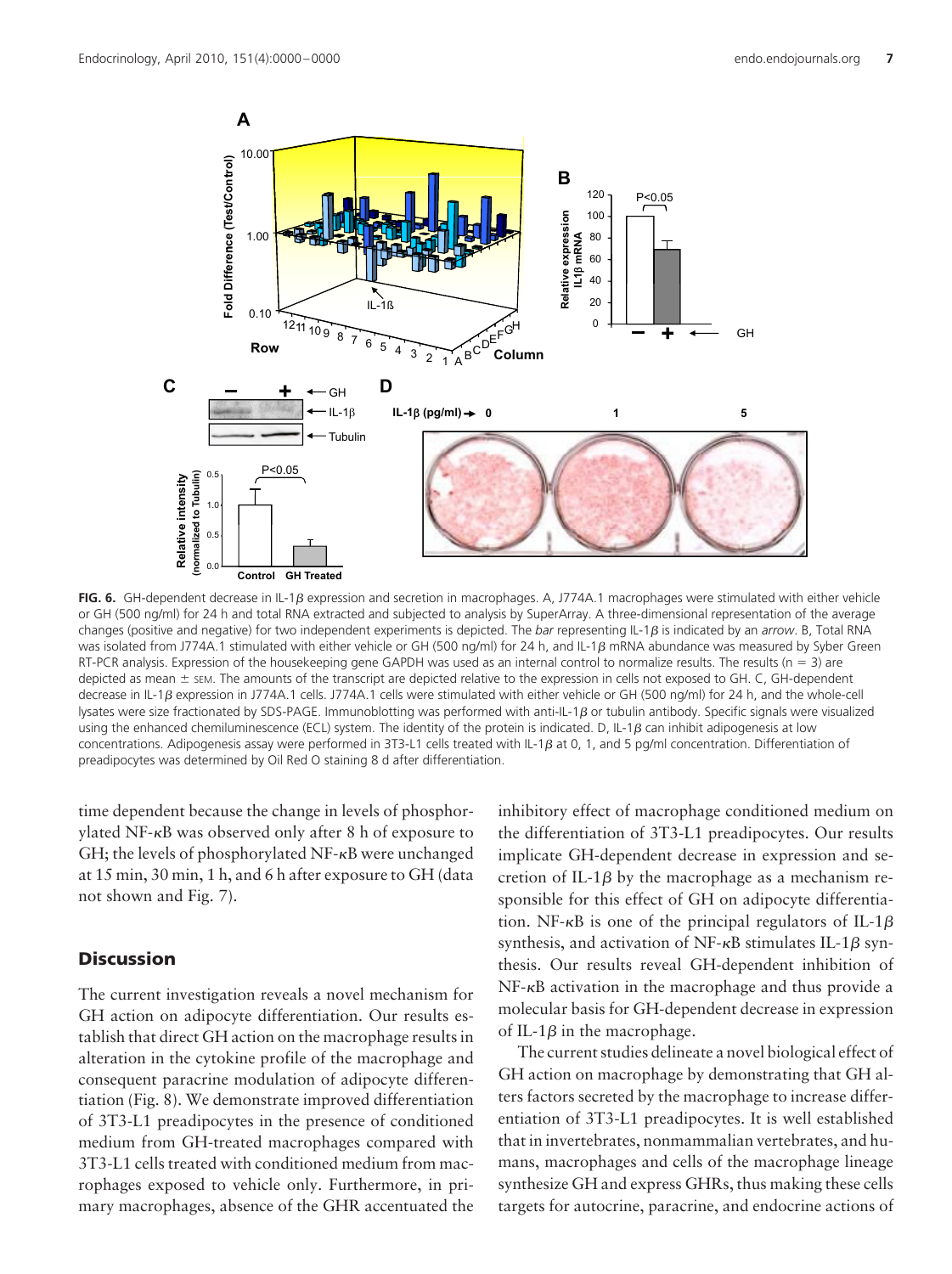

**FIG. 7.** GH attenuates phosphorylation of NF-<sub>K</sub>B. Top panel, J774A.1 macrophages were starved overnight and then exposed to ovine GH (500 ng/ml) for the indicated time periods. Whole-cell protein extracts were prepared and equal amounts of protein size fractionated by SDS-PAGE. Immunoblotting was performed with anti-phospho-p65 NF- $\kappa$ B (Ser 536) and total NF- $\kappa$ B antibodies. To verify equivalence of sample loading, the abundance of tubulin was also measured by Western blot analysis. Specific signals were visualized using the enhanced chemiluminescence (ECL) system. The identity and molecular weights of the proteins are indicated. *Bottom panel*, Densitometric measurements (mean  $\pm$  sEM; n = 4) are depicted.  $\star$ ,  $P < 0.001$ compared with 0 h value, which was assigned a value of 1.

GH (7, 8). Conditioned medium from macrophage inhibits the differentiation of 3T3-L1 and human abdominal preadipocytes (14, 16) by restricting clonal expansion during the induction phase of preadipocyte differentiation (36). Our results indicate that GH's effect on the ability of the conditioned medium from the macrophage to alter preadipocyte differentiation is present only during the induction phase, thus suggesting that GH's action on the macrophage derepresses clonal expansion during this induction phase. Our studies demonstrate effect of GH on both macrophage cell lines and SVC primary macrophages. However, SVC also includes a number of other cell types such as multipotent mesenchymal stromal, endothelial, and immune cells. Prior reports demonstrated that cells of the immune system are also targets for GH action  $(3, 4, 37-40)$ , and recent reports highlighted the role of immune cells in modulation of the inflammatory response in adipose tissue (41). Hence, we cannot exclude the possibility that some of the effects of GH on SVC primary macrophages observed in



**FIG. 8.** Model for direct and indirect role of GH in adipogenesis. GH can act directly on the preadipocyte to influence adipogenesis. The studies in the current report also indicate a novel indirect mode of GH action on the preadipocyte wherein GH acts on the adipose tissue macrophage to decrease IL-1 $\beta$  secretion by the macrophage. IL-1 $\beta$  is a known inhibitor of adipogenesis, and thus, GH's action on the macrophage serves to enhance adipogenesis.

our study could be due to GH action on nonmacrophage cells present in SVC.

The ability of conditioned medium from macrophage to inhibit differentiation of 3T3-L1 cells implicates factor(s) secreted by the macrophage for this effect on adipogenesis (14, 16).Whereas many of the biological actions of GH are mediated via generation of IGF-I, we established that in our model system GH does not significantly increase IGF-I expression in the macrophage, thus negating the possibility that IGF-I could be responsible for the observed effect of GH on preadipocyte differentiation. It is well known that GH has direct effects on the preadipocyte (42– 44). Hence, there was a possibility that the observed effects of the GH-treated conditioned medium could be attributable to trace amount of GH remaining in the conditioned medium despite twice washing of the cells before harvesting the conditioned medium.We excluded this possibility by demonstrating that conditioned medium from GH-treated macrophage preincubated with anti-GH antibody to neutralize residual GH failed to block the improved adipogenesis observed in 3T3-L1 preadipocytes (data not shown).

We used PCR array technology to search for candidate factors secreted by the macrophage that could be responsible for the observed GH-dependent increase in adipocyte differentiation. Our results indicate that GH altered the expression of many proteins in the macrophage. Among those proteins whose expression was decreased in a GHdependent manner, IL-1 $\beta$  is known to inhibit adipocyte differentiation (45), and hence, our findings implicate decreased IL-1 $\beta$  secretion by the macrophage as a mechanism for the observed GH-dependent increase in adipocyte differentiation. In support of this conclusion, we verified that IL-1 $\beta$  in concentrations as low as 5 pg/ml inhibits differentiation of 3T3-L1 preadipocytes to adipocytes (Fig. 6D). It is noteworthy that the PCR array analysis identified several macrophage proteins whose expression was altered in a GH-dependent manner (Fig. 6A). Hence, the current report does not exclude roles for factors other than IL-1 $\beta$  in mediating GH's effect on adipogenesis, and further studies will have to investigate the significance of these other candidate factors identified in the PCR array analysis.

IL-1 $\beta$  is a proinflammatory cytokine produced by activated macrophages and monocytes. Unlike classical secretory proteins, IL-1 $\beta$ , which lacks a secretory signal sequence, is secreted via a leaderless pathway (46). IL-1 $\beta$  is secreted via a two-step process. In the first step, microbial products such as pathogen-associated molecular pattern molecules induce gene expression and accumulation of the precursor protein pro-IL-1 $\beta$ . In the second step, stimuli such as extracellular ATP or pathogenic dusts (asbestos or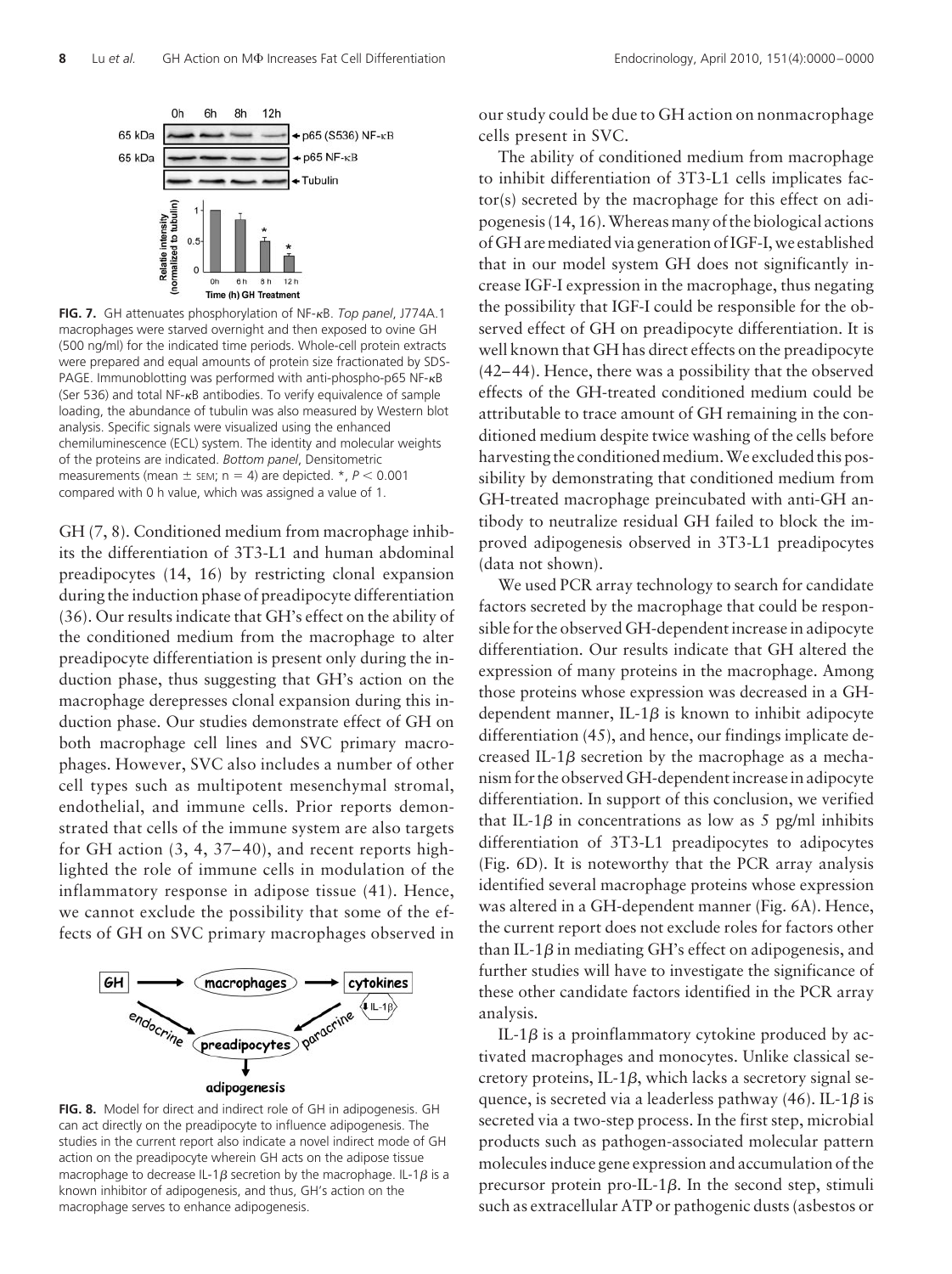silica) trigger assembly of the multiprotein complex inflammasome with sequential activation of IL-1 $\beta$ -converting enzyme/caspase-1, cleavage of pro-IL-1 $\beta$ , and secretion of mature IL-1 $\beta$ (47). Recently much interest has been focused on the role of redox system in IL-1 $\beta$  secretion (48). It is noteworthy that GH can increase production of reactive oxygen intermediates and hydrogen peroxide in macrophages (3, 4). However, at the present time, the precise relationship between GH's effect on production of reactive oxygen intermediates and the observed effect on IL-1 $\beta$  secretion from macrophages is unclear. Previous studies with bovine thymic stromal cells (49) or peritoneal macrophages (50, 51) reported that GH up-regulates IL-1 $\beta$  expression. We also observed that GH can increase IL-1 $\beta$  expression if macrophages are prestimulated by lipopolysaccharide (data not published). Hence, the effect of GH on IL-1 $\beta$  expression may be determined by the cell type and functional state of the cell. One of the key factors regulating expression of the IL-1 $\beta$  gene is NF- $\kappa$ B, and suppression of IL-1 $\beta$  using NF- $\kappa$ B p65 antisense oligonucleotide inhibited 2,4,6-trinitrobenzene sulfonic acid-induced IL-1 $\beta$  expression (52). We investigated the effect of GH on NF--B activation in J774A.1 macrophages to elucidate the mechanism for GH-dependent decrease in IL-1 $\beta$ . Our results reveal a timedependent decrease in phosphorylation of NF- $\kappa$ B, thus supporting a model wherein GH decreases IL-1 $\beta$  expression via inhibition of  $NF-\kappa B$ .

Obesity is considered to be a chronic inflammatory state (53, 54). Recent studies highlighted the central role played by adipose-tissue macrophages in regulating the differentiation and function of the adipocyte (55). The concentration of macrophage in adipose tissue is proportional to the size of the fat mass (31). Inflammatory cytokines secreted from macrophage participate in the pathogenesis of the metabolic syndrome (56). The central role of the macrophage in adipocyte development and function underscores the need to understand the role of various hormones and factors that alter macrophage function. Our studies indicate that GH's actions on the macrophage increases adipocyte differentiation and thus serves to protect against the deleterious metabolic effects of obesity. This novel action of GH sheds light on the biological significance of the observation that GH secretion is decreased in obesity (22). Our results suggest that decreased GH secretion or action will increase the deleterious effects of obesity by decreasing the number of adipocytes and consequently restricting the capacity of the adipose tissue to store fatty acids, a scenario that is believed to result in the development of insulin resistance (18, 19, 57). Our studies also provide a mechanistic explanation for the observation that the GH-deficient state in children is associated with a decrease in the number of adipocyte (21).

In summary, this report describes a novel action of GH on adipocyte macrophage. Our results demonstrate that GH action on macrophage increases adipocyte differentiation. This action of GH is mediated via decreased secretion of IL-1 $\beta$  by the macrophage acting in paracrine manner on the adipocyte. Furthermore, our results indicate that GH-dependent inhibition of NF- $\kappa$ B could play a role in the decreased secretion of IL-1 $\beta$ after GH stimulation of macrophage. We propose that GH's action on the macrophage plays a role in the control of adipogenesis.

## **Acknowledgments**

The authors acknowledge the assistance and the generous provision of reagents by Drs. Carey Lumeng (University of Michigan) and Stuart Frank (University of Alabama at Birmingham).

Address all correspondence and requests for reprints to: Ram K. Menon, M.D., University of Michigan Medical School, 1205 MPB Box 0718, 1500 East Medical Center Drive, Ann Arbor, Michigan 48109-0718. E-mail: rammenon@umich.edu.

This work was supported by National Institutes of Health Grant DK49845 (to R.K.M.) and Grant P60DK-20572 from the Michigan Diabetes Research and Training Center.

Disclosure Summary: The authors have nothing to disclose.

# **References**

- 1. **Møller N, Jørgensen JO** 2009 Effects of growth hormone on glucose, lipid, and protein metabolism in human subjects. Endocr Rev 30: 152–177
- 2. **Smith JR, Benghuzzi H, Tucci M, Puckett A, Hughes JL** 2000 The effects of growth hormone and insulin-like growth factor on the proliferation rate and morphology of RAW 264.7 macrophages. Biomed Sci Instrum 36:111–116
- 3. **Warwick-Davies J, Lowrie DB, Cole PJ** 1995 Growth hormone is a human macrophage activating factor. Priming of human monocytes for enhanced release of  $H_2O_2$ . J Immunol 154:1909-1918
- 4. **Warwick-Davies J, Lowrie DB, Cole PJ** 1995 Growth hormone activation of human monocytes for superoxide production but not tumor necrosis factor production, cell adherence, or action against *Mycobacterium tuberculosis*. Infect Immun 63:4312– 4316
- 5. **Hochberg Z, Hertz P, Maor G, Oiknine J, Aviram M** 1992 Growth hormone and insulin-like growth factor-I increase macrophage uptake and degradation of low density lipoprotein. Endocrinology 131:430 – 435
- 6. **Guicheux J, Kimakhe S, Heymann D, Pilet P, Daculsi G** 1998 Growth hormone stimulates the degradation of calcium phosphate biomaterial by human monocytes macrophages *in vitro*. J Biomed Mat Res 40:79 – 85
- 7. **Weigent DA, Blalock JE** 1991 The production of growth hormone by subpopulations of rat mononuclear leukocytes. Cell Immunol 135:55– 65
- 8. **Hattori N** 2009 Expression, regulation and biological actions of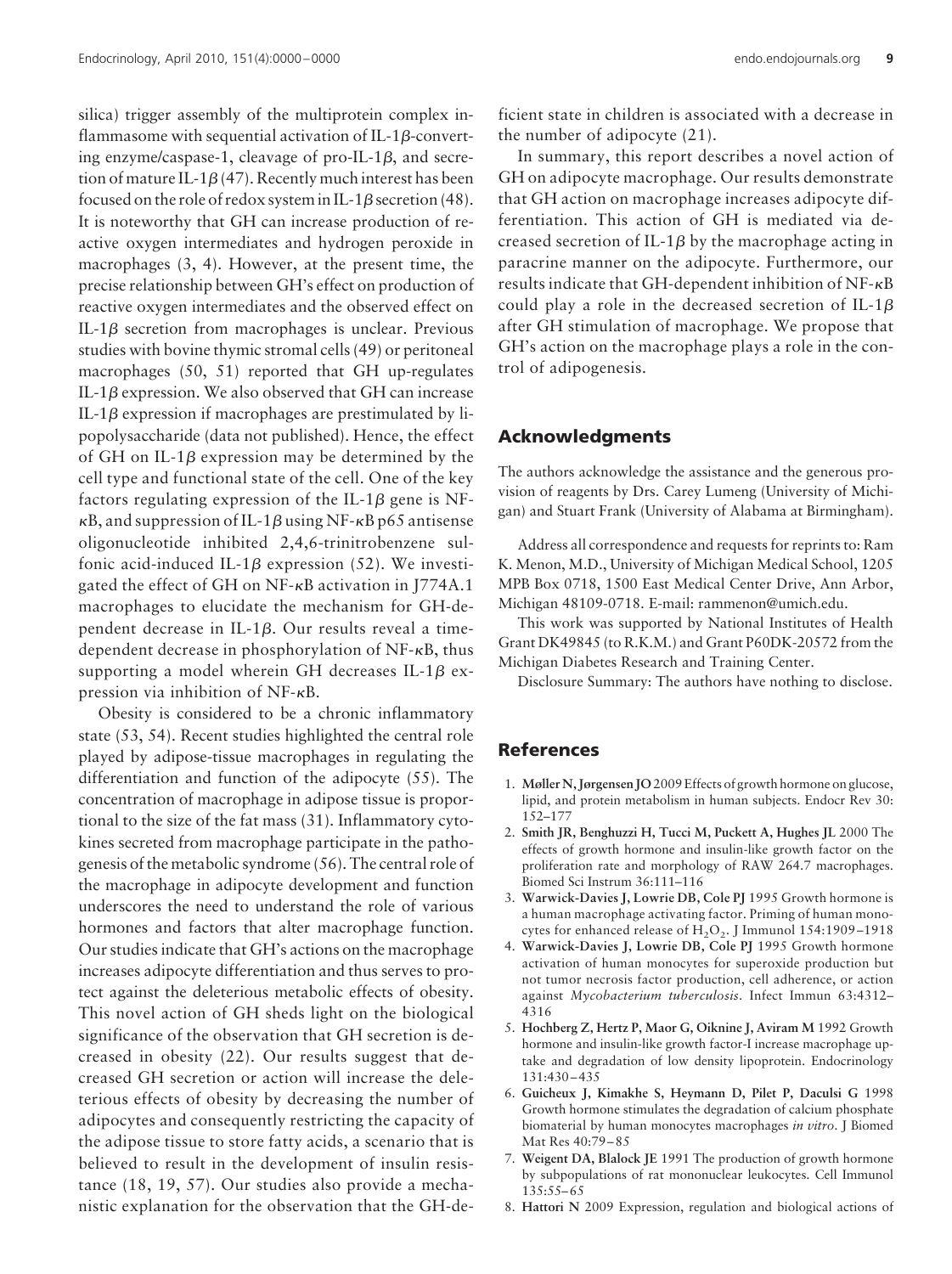growth hormone (GH) and ghrelin in the immune system. Growth Horm IGF Res 19:187–197

- 9. **Wellen KE, Hotamisligil GS** 2003 Obesity-induced inflammatory changes in adipose tissue. J Clin Invest 112:1785–1788
- 10. **Zeyda M, Stulnig TM** 2007 Adipose tissue macrophages. Immunol Lett 112:61-67
- 11. **Heilbronn LK, Campbell LV** 2008 Adipose tissue macrophages, low grade inflammation and insulin resistance in human obesity. Curr Pharm Des 14:1225–1230
- 12. **Wellen KE, Hotamisligil GS** 2005 Inflammation, stress, and diabetes. J Clin Invest 115:1111–1119
- 13. **Constant VA, Gagnon A, Yarmo M, Sorisky A** 2008 The antiadipogenic effect of macrophage-conditioned medium depends on ERK1/2 activation. Metabolism 57:465– 472
- 14. **Constant VA, Gagnon A, Landry A, Sorisky A** 2006 Macrophageconditioned medium inhibits the differentiation of 3T3-L1 and human abdominal preadipocytes. Diabetologia 49:1402–1411
- 15. **Permana PA, Menge C, Reaven PD** 2006 Macrophage-secreted factors induce adipocyte inflammation and insulin resistance. Biochem Biophys Res Commun 341:507–514
- 16. **Lacasa D, Taleb S, Keophiphath M, Miranville A, Clement K** 2007 Macrophage-secreted factors impair human adipogenesis: involvement of proinflammatory state in preadipocytes. Endocrinology 148:868 – 877
- 17. **Park SH, Kim BI, Kim SH, Kim HJ, Park DI, Cho YK, Sung IK, Sohn CI, Kim H, Keum DK, Kim HD, Park JH, Kang JH, Jeon WK** 2007 Body fat distribution and insulin resistance: beyond obesity in nonalcoholic fatty liver disease among overweight men. J Am Coll Nutr 26:321–326
- 18. **Goossens GH** 2008 The role of adipose tissue dysfunction in the pathogenesis of obesity-related insulin resistance. Physiol Behav 94: 206 –218
- 19. **Jensen MD** 2008 Role of body fat distribution and the metabolic complications of obesity. J Clin Endocrinol Metab 93:S57–S63
- 20. **Hayes VY, Urban RJ, Jiang J, Marcell TJ, Helgeson K, Mauras N** 2001 Recombinant human growth hormone and recombinant human insulin-like growth factor I diminish the catabolic effects of hypogonadism in man: metabolic and molecular effects. J Clin Endocrinol Metab 86:2211–2219
- 21. **Nam SY, Lobie PE** 2000 The mechanism of effect of growth hormone on preadipocyte and adipocyte function. Obes Rev 1:73– 86
- 22. **Williams T, Berelowitz M, Joffe SN, Thorner MO, Rivier J, Vale W, Frohman LA** 1984 Impaired growth hormone responses to growth hormone-releasing factor in obesity. A pituitary defect reversed with weight reduction. N Engl J Med 311:1403–1407
- 23. **Richelsen B** 1997 Action of growth hormone in adipose tissue. Horm Res 48(Suppl 5):105–110
- 24. **Zhang Y, Guan R, Jiang J, Kopchick JJ, Black RA, Baumann G, Frank SJ** 2001 Growth hormone (GH)-induced dimerization inhibits phorbol ester-stimulated GH receptor proteolysis. J Biol Chem 276:24565–24573
- 25. **Jiang J, Wang X, He K, Li X, Chen C, Sayeski PP, Waters MJ, Frank SJ** 2004 A conformationally sensitive GHR [growth hormone (GH) receptor] antibody: impact on GH signaling and GHR proteolysis. Mol Endocrinol 18:2981–2996
- 26. **Menon RK, Shaufl A, Yu JH, Stephan DA, Friday RP** 2001 Identification and characterization of a novel transcript of the murine growth hormone receptor gene exhibiting development- and tissuespecific expression. Mol Cell Endocrinol 172:135–146
- 27. **Schmittgen TD, Livak KJ** 2008 Analyzing real-time PCR data by the comparative C(T) method. Nat Protoc 3:1101–1108
- 28. **Fan Y,Menon RK, Cohen P, Hwang D, Clemens T, DiGirolamo DJ, Kopchick JJ, Le Roith D, Trucco M, Sperling MA** 2009 Liver-specific deletion of the growth hormone receptor reveals essential role of growth hormone signaling in hepatic lipid metabolism. J Biol Chem 284:19937–19944
- 29. Clausen BE, Burkhardt C, Reith W, Renkawitz R, Förster I 1999

Conditional gene targeting in macrophages and granulocytes using LysMcre mice. Transgenic Res 8:265–277

- 30. **Nishimura S, Manabe I, Nagasaki M, Eto K, Yamashita H, Ohsugi M, Otsu M, Hara K, Ueki K, Sugiura S, Yoshimura K, Kadowaki T,** Nagai R 2009 CD8+ effector T cells contribute to macrophage recruitment and adipose tissue inflammation in obesity. Nat Med 15:914 –920
- 31. **Weisberg SP, McCann D, Desai M, Rosenbaum M, Leibel RL, Ferrante Jr AW** 2003 Obesity is associated with macrophage accumulation in adipose tissue. J Clin Invest 112:1796 –1808
- 32. **Gregoire FM, Smas CM, Sul HS** 1998 Understanding adipocyte differentiation. Physiol Rev 78:783– 809
- 33. **Lagathu C, Yvan-Charvet L, Bastard JP, Maachi M, Quignard-**Boulangé A, Capeau J, Caron M 2006 Long-term treatment with interleukin-1 $\beta$  induces insulin resistance in murine and human adipocytes. Diabetologia 49:2162–2173
- 34. Baeuerle PA, Baltimore D 1996 NF-<sub>KB</sub>: ten years after. Cell 87: 13–20
- 35. Caamaño J, Hunter CA 2002 NF-<sub>K</sub>B family of transcription factors: central regulators of innate and adaptive immune functions. Clin Microbiol Rev 15:414 – 429
- 36. **Yarmo MN, Landry A, Molgat AS, Gagnon A, Sorisky A** 2009 Macrophage-conditioned medium inhibits differentiation-induced Rb phosphorylation in 3T3-L1 preadipocytes. Exp Cell Res 315: 411– 418
- 37. **Gala RR** 1991 Prolactin and growth hormone in the regulation of the immune system. Proc Soc Exp Biol Med 198:513–527
- 38. **Chappel S** 1999 Growth hormone in immune reconstitution. J Acquir Immune Defic Syndr Hum Retrovirol 20:423– 431
- 39. **Kooijman R, Hooghe-Peters EL, Hooghe R** 1996 Prolactin, growth hormone, and insulin-like growth factor-I in the immune system. Adv Immunol 63:377– 454
- 40. **Weigent DA** 1996 Immunoregulatory properties of growth hormone and prolactin. Pharmacol Ther 69:237–257
- 41. **Lumeng CN, Maillard I, Saltiel AR** 2009 T-ing up inflammation in fat. Nat Med 15:846 – 847
- 42. **Harant I, Beauville M, Crampes F, Riviere D, Tauber MT, Tauber JP, Garrigues M** 1994 Response of fat cells to growth hormone (GH): effect of long term treatment with recombinant human GH in GH-deficient adults. J Clin Endocrinol Metab 78:1392–1395
- 43. **WabitschM, Braun S, Hauner H, Heinze E, IlondoMM, Shymko R, De Meyts P, Teller WM** 1996 Mitogenic and antiadipogenic properties of human growth hormone in differentiating human adipocyte precursor cells in primary culture. Pediatr Res 40:450 – 456
- Morikawa M, Nixon T, Green H 1982 Growth hormone and the adipose conversion of 3T3 cells. Cell 29:783–789
- 45. **Simons PJ, van den Pangaart PS, van Roomen CP, Aerts JM, Boon L** 2005 Cytokine-mediated modulation of leptin and adiponectin secretion during *in vitro* adipogenesis: evidence that tumor necrosis factor- $\alpha$ - and interleukin-1 $\beta$ -treated human preadipocytes are potent leptin producers. Cytokine 32:94 –103
- 46. **Rubartelli A, Cozzolino F, Talio M, Sitia R** 1990 A novel secretory pathway for interleukin-1 $\beta$ , a protein lacking a signal sequence. EMBO J 9:1503–1510
- 47. Pétrilli V, Dostert C, Muruve DA, Tschopp J 2007 The inflammasome: a danger sensing complex triggering innate immunity. Curr Opin Immunol 19:615– 622
- 48. **Tassi S, Carta S, Vene´ R, Delfino L, Ciriolo MR, Rubartelli A** 2009 Pathogen-induced interleukin-1 $\beta$  processing and secretion is regulated by a biphasic redox response. J Immunol 183:1456 –1462
- 49. **Tseng YH, Kessler MA, Schuler LA** 1997 Regulation of interleukin (IL)-1 $\alpha$ , IL-1 $\beta$ , and IL-6 expression by growth hormone and prolactin in bovine thymic stromal cells. Mol Cell Endocrinol 128:117–127
- 50. **Tripathi A, Sodhi A** 2008 Prolactin-induced production of cytokines in macrophages *in vitro* involves JAK/STAT and JNK MAPK pathways. Int Immunol 20:327–336
- 51. **Sodhi A, Tripathi A** 2008 Prolactin and growth hormone induce